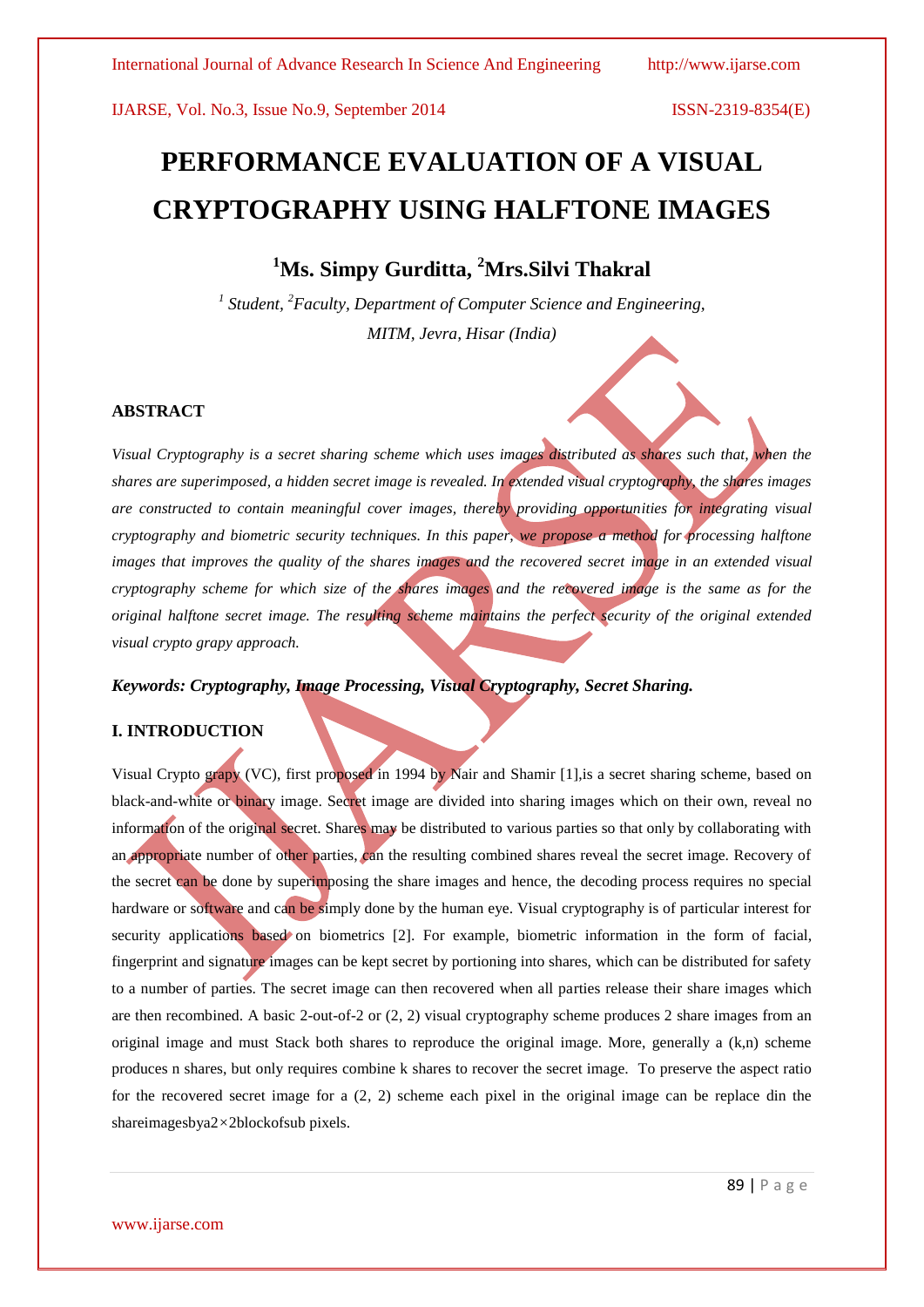



As shown inTable1, if the original pixel is white, one of six combinations of share pixels is randomly created. Similarly, the possible share combination for black pixels is also shown .After stacking the shares with white transparent and black opaque, the original secret image will be revealed. Stacking can be viewed as mathematically O-ring, where white is equivalent to "0"and black is equivalent to "1". The process is illustrated in Figure 1 for a simple binary image. Note that the resulting share images and the recovered secret image contain 4 times more pixels than the original image (since each pixel of the original image was mapped to four sub pixels) [3].It may also be noted that the recovered image has a degradation in visual quality (specifically, the contrast between white and black is decreased) since are covered white pixel is actually comprised of 2 white and 2 black sub pixels, while a black pixel is represented by 4 black sub pixel sin the recovered image.



**Fig 1 Example Of A (2,2) VC Scheme With 4 Sub Pixels.(A) Secret Dancers Image,(B) Reconstructed Dancers Image,(C)First Share, (D) Second Share**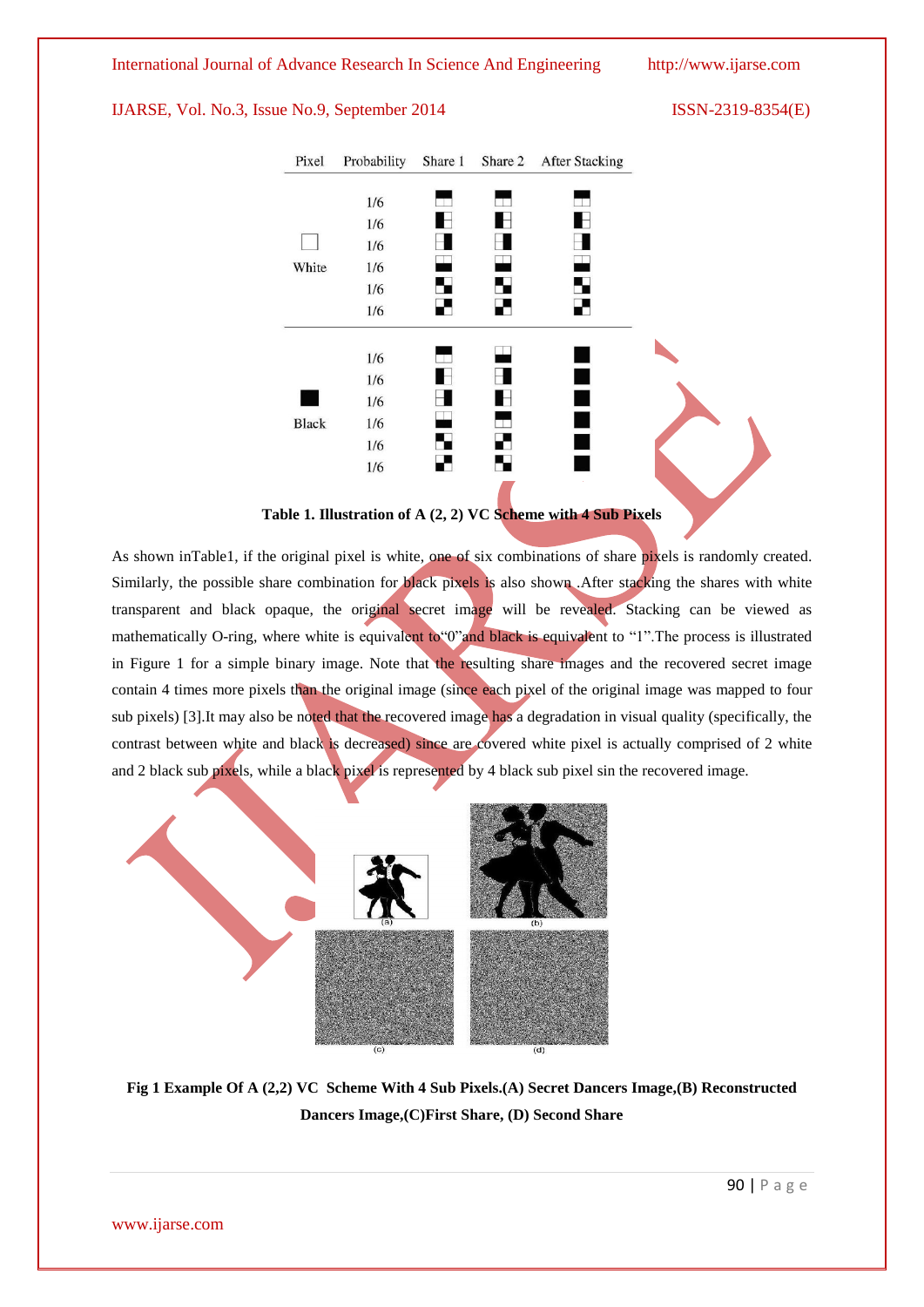It is also obvious that, while the shares appear to be random (and , in fact, can be shown to contain no informational content that can be used to recover the original secret image on their own), the shares also have no interesting content that could be used to carry other information (such as biometric image) that might be helpful in a security context. For example, if a share image could be selected to be the fingerprint of the share folder, this could be useful in authenticating a user's right to hold that share when the parties meet to combine their share image to reveal the secret. In 1996, Ateniese Blonde and Stinson [4] proposed extended visual cryptography (EVC) schemes that can construct meaningful share images. The (2, 2) EVC scheme proposed in [4] required expansion of one pixel in the original image to 4 pixels which can then be selected to produce the required images for each share. It can be shown that the resulting scheme is, in fact, also perfectly secure, and in that, no share image leaks any information of the original secret image. Fig 2 illustrates a  $(2,2)$  scheme containing the original binary secret image, "Engineering" with two cover image " Memorial" and "University" embedded into the shares.

Although visual crypto grapy operates on binary images. It can be applied to grayscale images by using a half toning algorithm to first convert the grayscale image to a binary image [5]. This allows for use of visual cryptography scheme to biometric images which are naturally and meaningfully grayscale such as facial images. Hence, using half toning techniques to convert grayscale images to binary images is a useful preprocessing step for visual cryptography .However the half toning process applied to a grayscale image results in a reduction of the image quality and since visual cryptography scheme also results in a reduction in image quality mitigating image degradation becomes an important objective in a visual cryptography. Previous schemes in targeting half tuning and visual crypto grapy have suffered from issues such as image expansion (that is, requiring significantly more pixels for the shares and/or recovered secret image) [6]and compromise of the security of the scheme [7].



**Fig 2. Example Of (2,2) EVC Scheme (A) First Cover Image,(B) Second Cover Image,(C) Secret Image,(D) Share 1,(E)Share2,(F) Recovered Secret Image**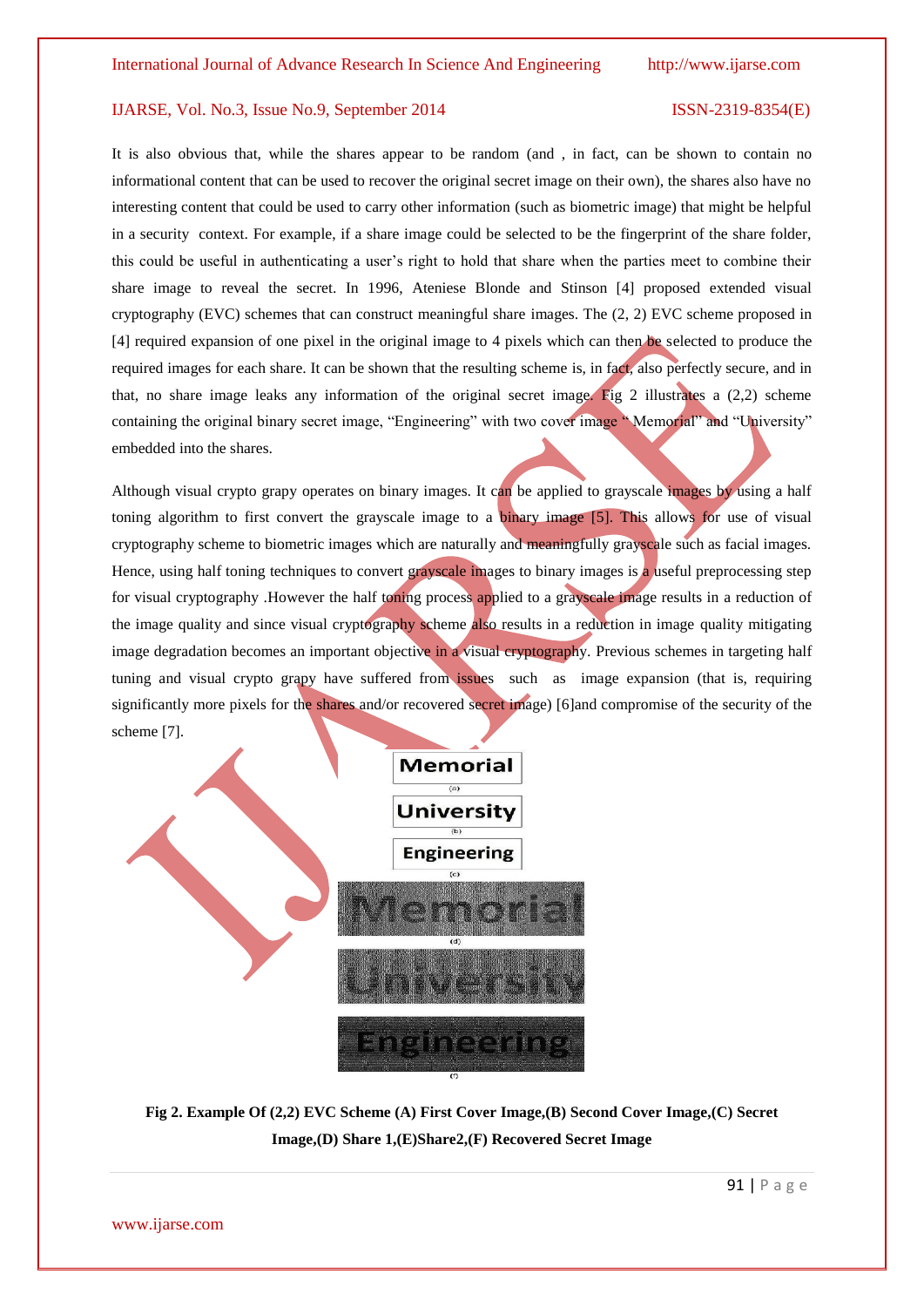The objective of their search out lined in this paper is to derive a secure (2*,*2)extended visual crypto grapy scheme, which does not require more pixels in the shares and recovered image than the original secret image and yet preserves good quality image for both the shares and the recovered image. Our proposed scheme maintains the perfect security of the basic EVC scheme [4].

#### **II. PREPOSING HALFTONE IMAGES**

In this section, we consider the application of visual crypto grapy to gray scale images by first converting the images to a binary image using a half toning algorithm. After creating a half tone image, in order to preserve the image size when applying visual crypto grapy and extended visual cryptography, simple method scan be applied. For example, a basic, secure method that is easy to implement is based on a block-wise approach to preprocessing the binary half tone image prior to applying visual crypto grapy [8]. In this paper, were far to this basic approach as simple block replacement (SBR).The SBR scheme considers groups of four pixels from the half tone secret image in one2×2 block, referred and block and generates the shares block by block (rather than pixel by pixel).As each secret block with four pixels encodes in to two secret shares each containing four pixels, the size of there - constructed image is the same as the original secret image after stacking the two shares together. In this technique, all the secret blocks in an image need to be processed before visual cryptography encoding and each secret block is replaced by the corresponding predetermined candidate, which is a block with 4 white pixels (a white block) or a block with 4 black pixels(a black block).

The block replacement process in the SBR pre-processing scheme is based on a number of black and white pixels in each secret block. If the number of black pixels in a secret block is larger than or equal to 2, the secret block converts to a black block. If the number of black pixels in a secret block is less than or equalto1, it is converted to a white block. This step produces a new secret image which contains only white and black blocks. The image obtained from this step is referred to as a *processed* secret image. The processed image is now ready to be used as a secret image in visual crypto grapy scheme and secret additional VC or EVC.

The SBR approach is straight forward and is very effective for unprocessed binary secret images which have large numbers of all white and all black blocks. However, for halftone images, with high variability in the distribution of black and white pixels within each secret block, the resulting processed secret image is generally poor, being darker than the original image, with poor contrast, causing the loss of many fine detail sin the images. In our experiments applied to EVC, we shall see these effects in Figure5.

#### **III. AN IMPROVED PRE-PROCESSING SCHEME**

We now present a novel and effective method for replacing the candidate blocks of a half tone secret image, which we refer to as the balanced block replacement (BBR) method. The novel as pectin is approach is to perform the block replacement such that there is a better balance of white and black in the processed secret image. The previously described SBR scheme results in darker images, since blocks which contain two white and two black pixels are converted to a black block. We shall refer to blocks of two white and two black pixels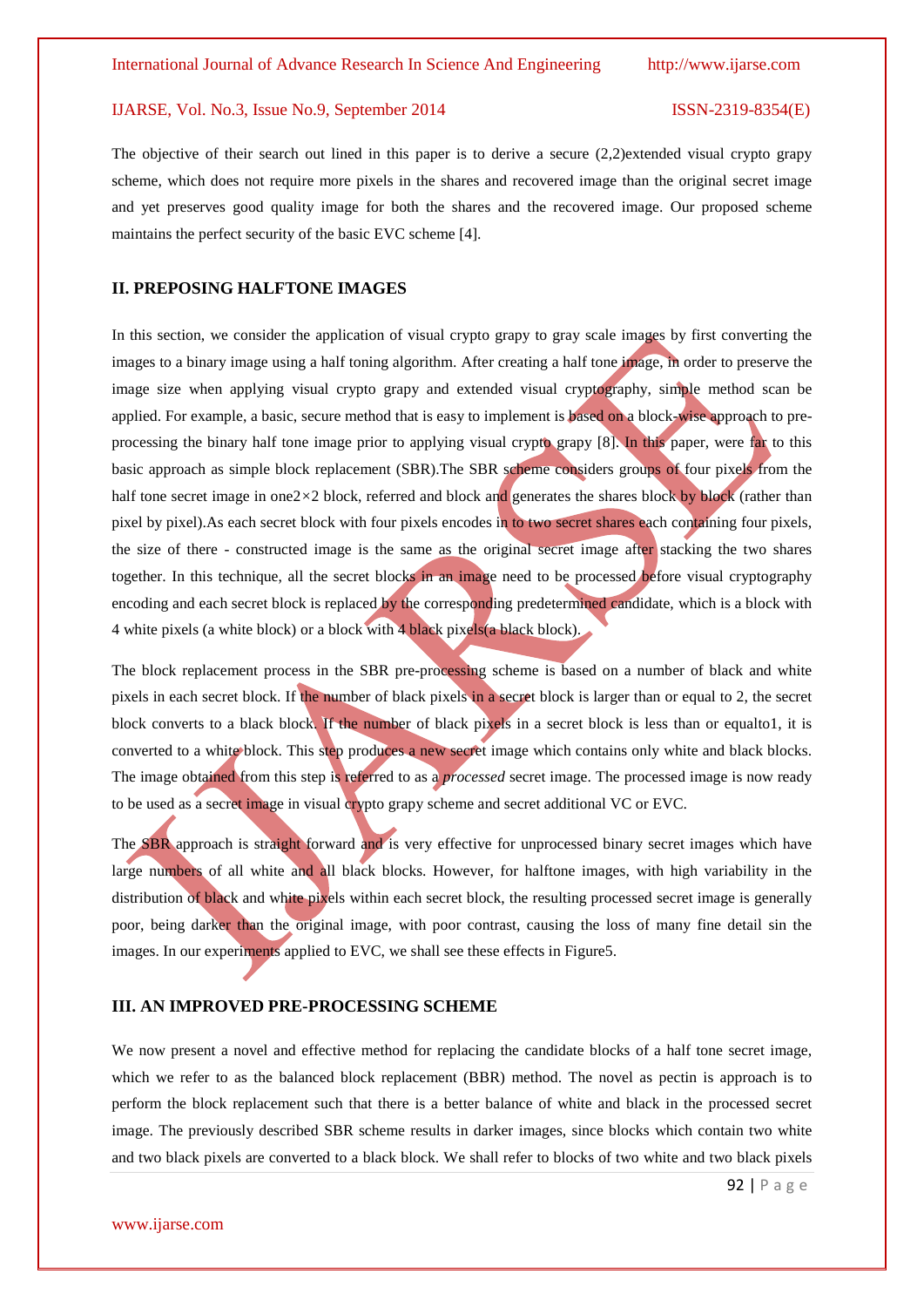as candidate blocks. In the BBR approach, we balance white and black in the processed image by assigning some candidate blocks to black and others to white. Although we have discovered that doing the candidate block assignment randomly to black or white improves the visual quality of the processed secret image, even better visual results can be achieve during an intelligent block replacement approach that considers the characteristic so the original image in determining whether a candidate block should be assigned to black or white. The block replacement approach proposed here tries to keep the local ratio of black to white pixels in the processed image close to the local ratio of black to white pixels in the original half tone secret image. Therefore, the resulting recovered image is closer in quality to the original gray scale image.

#### **3.1 General Description of Scheme**

The preparation of a gray scale image for use in visual crypto grapy in voles 3 steps. The first step is the transformation of a gray scale image into a half tone image and portioning the half tone image in to non-over lapping blocks of 2*×*2pixels. Then, the half tone image is divided into a number of over lapping squares of four 2*×*2 blocks. Each grouping of 4 blocks is referred to as a cluster. In the second step, the number of black pixels in each cluster from the half tone image are counted and saved in a template. This number is the threes hold value for that cluster. The step then classifies all the secret blocks containing 1 black (resp. white) pixel. If the secret block contains1black (resp. white) pixel, it is converted to a white (resp. black) block. The image obtained from this step is referred to as the initial processed image.

The third step starts from the first block in the top left of the first cluster of the initial processed image. The processing of the blocks in each cluster starts from the top left block, and then moves from left to right and top to bottom in raster for- mat. When the first candidate block in a cluster is identified, the numbers of black pixels in the cluster are counted. The idea is to keep the number of black and white pixels in each cluster of the initial processed image as close as possible to the corresponding threshold value from the cluster of the original half tone image. Therefore the number of black pixels in the case of changing the candidate block to a black or white block is computed and is compared to the threshold value that was derived for the same cluster in the original half tone image. If the corresponding candidate block converts to a black block, 2 pixels will be added to the number of black pixels in a cluster and if the candidate block turns to white block,2

Black pixels will be deducted from a cluster. The conversion is based on the smallest difference between the thres hold and the number of black pixels in the image being processed. If changing the candidate blocks to black makes this difference smaller, the candidate block is converted to a black block. Similarly, if turning the candidate block is converted to a black block. Similarly, if turning the candidate block to white makes this difference smaller, the block converts to a white block. In the case that turning the candidate to black or white produces the same difference, the block randomly converts to either a black or white block.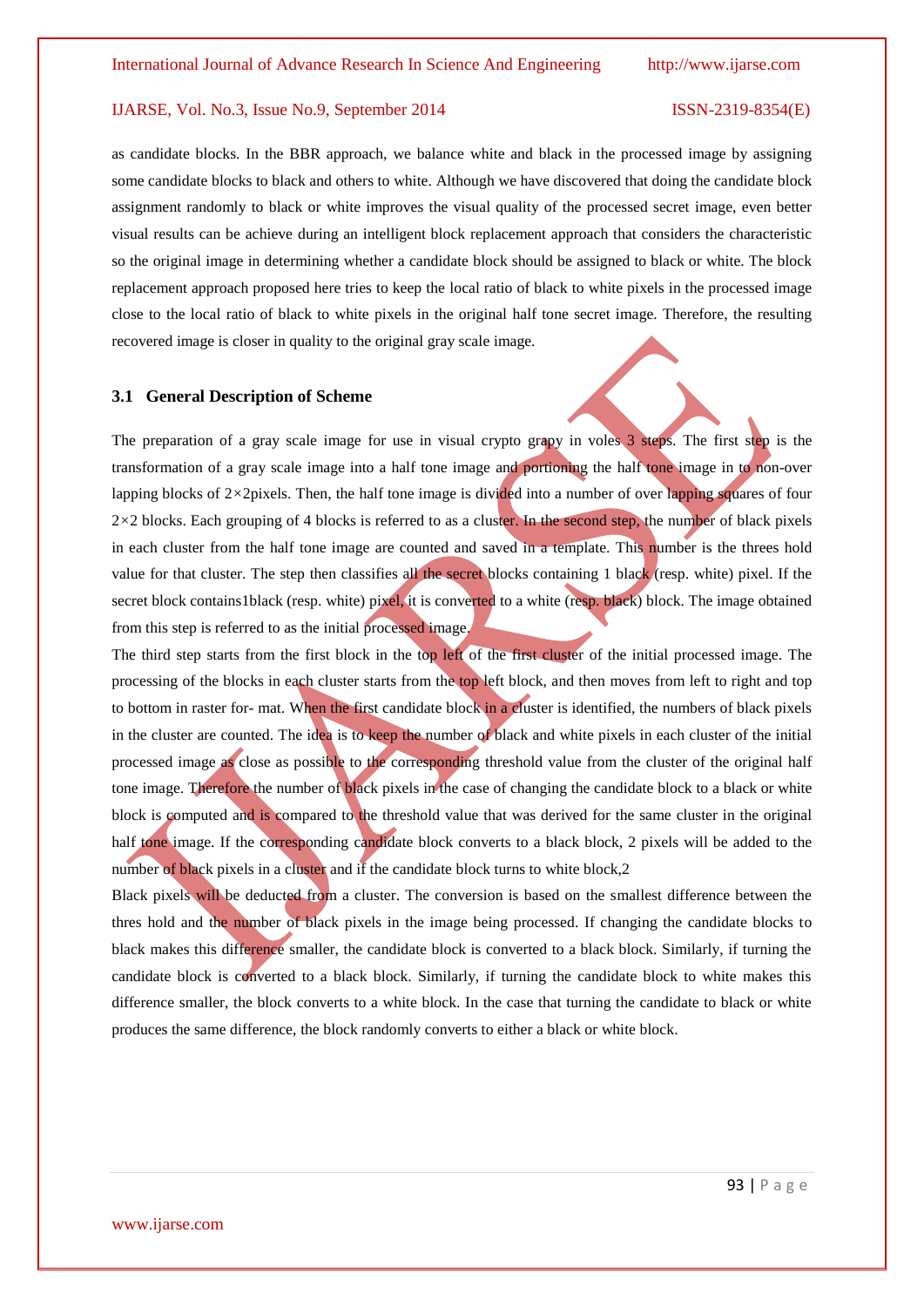

### **Fig 3.Example of the BBR Method**

#### **3.2 An Example of the Scheme**

Figure3 is an example of how the proposed algorithm works. A half tone image of size 6*×*6 is assumed to be an original halftone image in this example. According to the BBR algorithm, the halftone image is divided into 4 over lapping cluster search containing 4 secret blocks. As shown in Figure 3(a), the number of black pixels for each cluster is computed and saved in a template. Subsequently, blockswith0, 1,3, or 4 black pixels are converted, leaving only black, white, or candidate blocks to be processed. Figure3 (b) is the resulting initial processed image. Next, the algorithm starts with partition in the initial processed image in to over lapping clusters.



**Fig 4, Images Used For EVC Scheme (A) Halftone Boat,(B) Halftone Baboon,(C) Halftone Leena**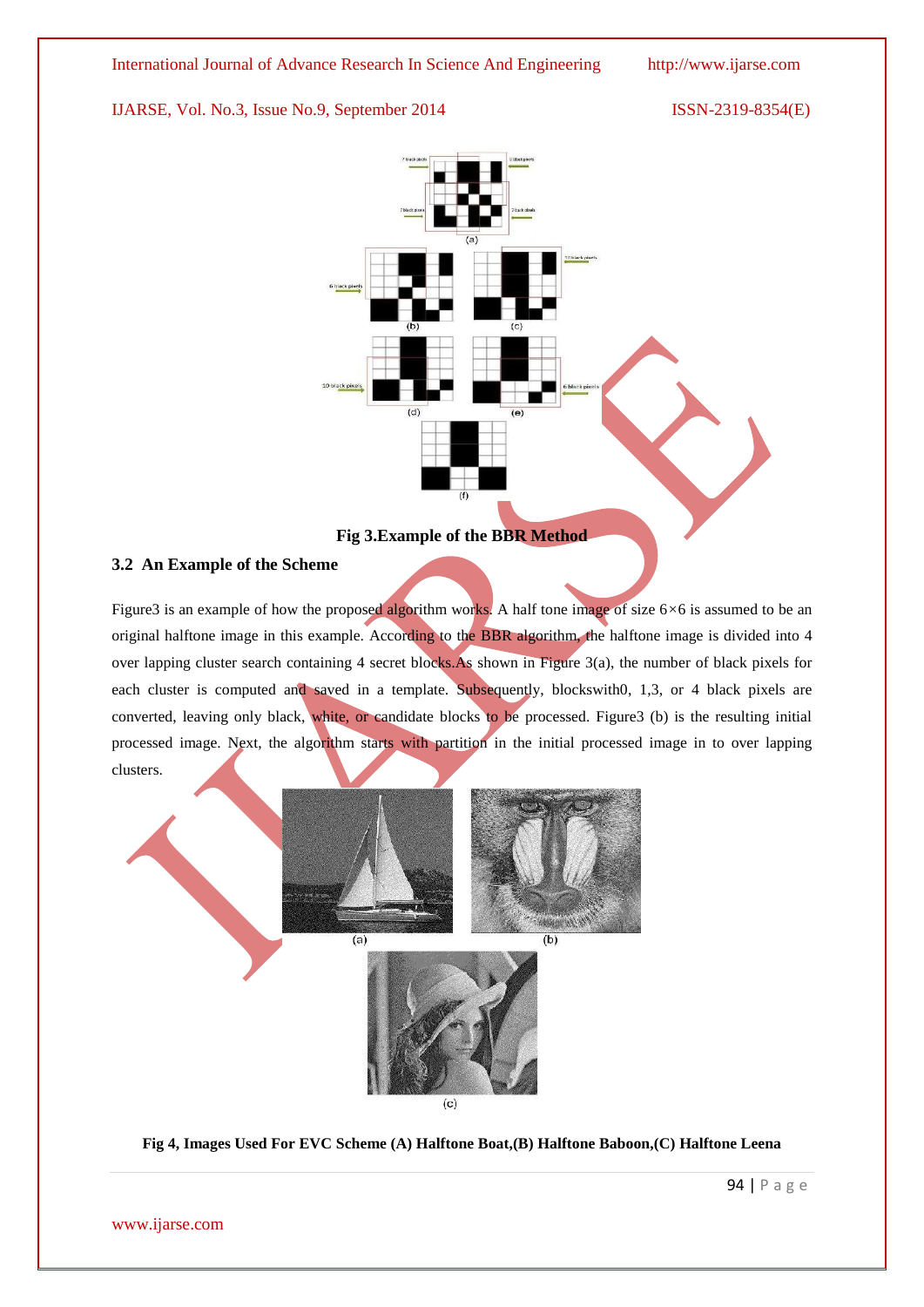Figure3 (b) illustrates the first cluster in an initial image; this clustercontains1candidate block and 6 black pixels. According to the algorithm, the thres hold value is 7 forth is cluster and we want to replace the candidate block in a way that the number of black pixels in the cluster will be very close to 7. It is obvious that if we change the block to a black block, the number of black pixels will be 8 and if we turn it to a white block, the number of black pixels in this cluster will reduce to 4.Therefore; the block will be replaced with a black block. This procedure is repeated for the next 3clustersandthefinal processed image is shown in Figure 4

#### **IV. APPLICATION TO EXTENDED VC**

As previously noted, an extended VC scheme adds a meaningful cover image in each share. Although image expansion is necessary to exactly preserve the information from the pixels of the original secret image in the recovered secret image, we can use either the basic preprocessing scheme, SBR of section 2 or the more advanced BBR method of section3 to ensure that the share and recovered image use the same number of pixels as the original halftone secret image. Of course, the trade off in such an approach is a decline in image quality. In this section, we examine the application of the preprocessing schemes to construct a  $(2, 2)$  EVC scheme without image size expansion. In doing so, we take three halftone images as inputs. The first two image are considered to be meaningful cover images and third image is the secret image. One of the block replacement algorithms converts the three input images into the processed images. A processed image contains white and black block sand can be used as an input secret image in any visual cryptography encoding process. After producing the three processed images by appropriate method. The two shares are generated according to the EVC encoding process specified in [4]. The secret image is recovered by stacking the two shares together. It should be noted that our non-expansion EVC scheme is as secure as the scheme introduced in [4]. As the new scheme does not change the share generation approach.

In order to check the validity of the proposed scheme and also evaluate the effects of the block replacement algorithms on the visual quality of the cover images and the recovered image, we have conducted a visual experiment. As depicted in Figure4,the half tone boat and the half tone baboon, both of size 512×512, are consider red to be two cover images and halftone Lena with the same size as the cover images is assumed to be a secret image. These halftone images are created from the original gray scale images using the Floyd-Steinberg half toning technique [5].

Figure5 shows the results of using the SBR pre-processing method in an EVC scheme. As expected, the and there covered secret image have the same size as the original halftone images; however, compared with the original halftone images, the shares and the recovered image have a visual quality that is very poor with a severe darkening effect.

Figure 6 demonstrates the effect of using the BBR method in the EVC scheme. A significant improvement can be observed in the visual quality of the two shares and reconstructed image in comparison to the SBR method. For example, in the recovered secret image, Lena, improved detail in the hair is clearly visible in Figure6 (d) versus Figure5 (d). As well, distinguishing between background detail is clearly visible in the BBR result of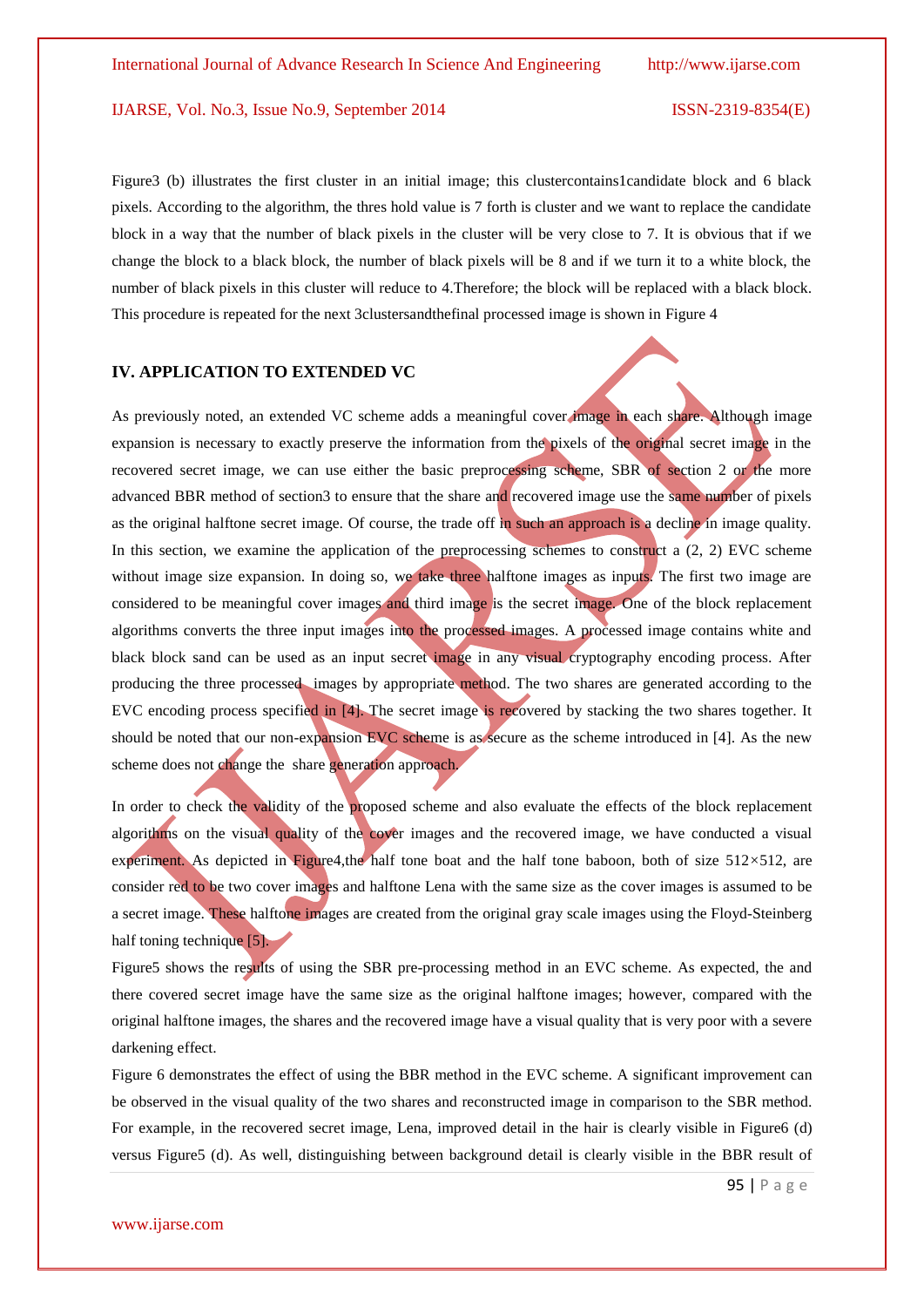Figure6(e),in comparison to the result for SBR of Figure5(e).Similarly, the share image of the baboon shows improved clarity around the eyes for the BBR result versus the SBR result.



**Fig 5 Experimental Results Of SBR Method Applied To EVC: (A) Processed Boat, (B)Processed Baboon,(C) Processed Lena,(D) Reconstructed Lena,(E) First Cover Image,(F) Second Cover Image.**



**Fig 6: Experimental Results Of EVC With BBR Method Applied To EVC(A) Processed Boat,(B)Processed Baboon,(C) Processed Lena,(D) Reconstructed Lena,(E) First Cover Image,(F) Second Cover Image**